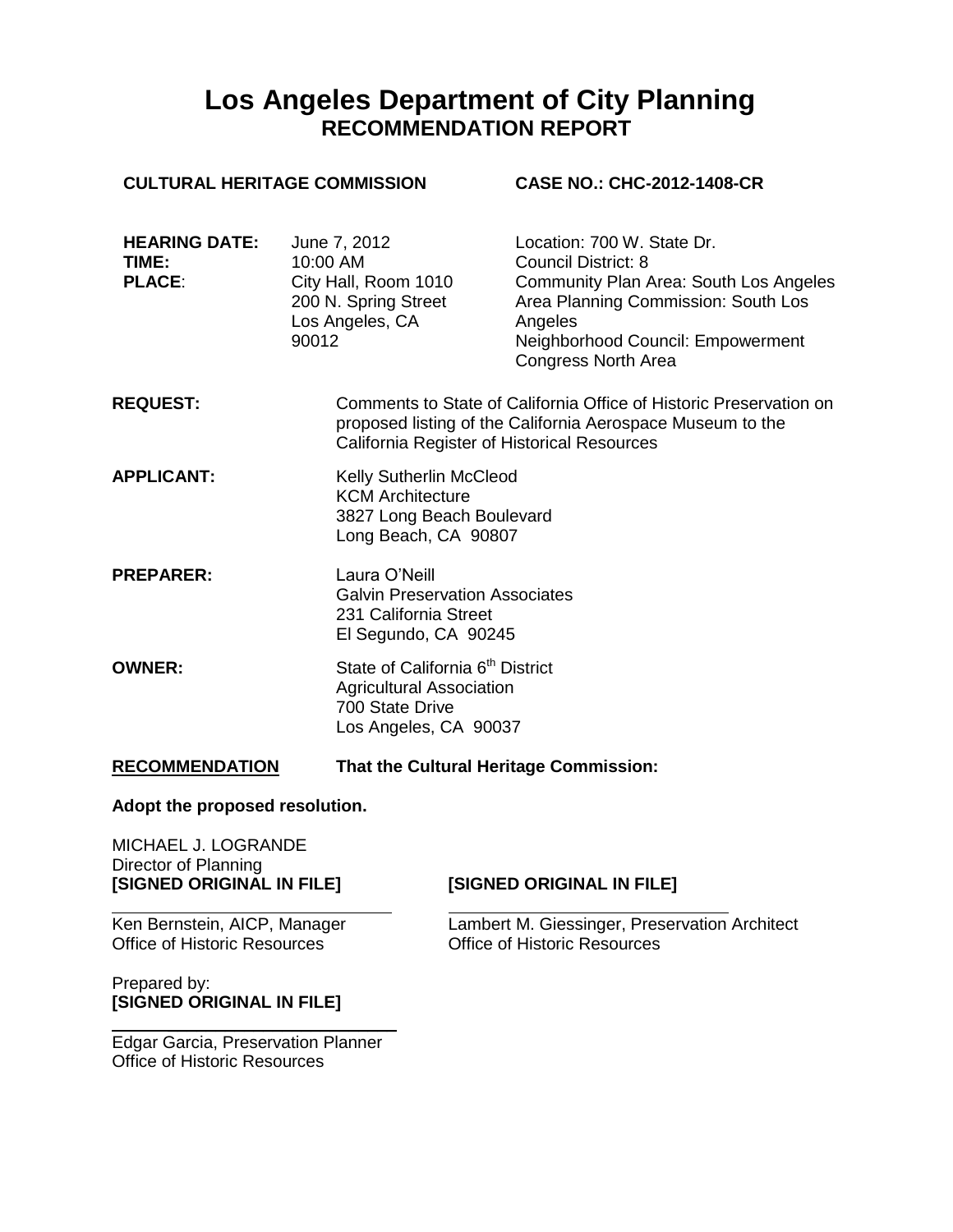**700 W. State Dr. CHC-2012-1408-CR Page 2 of 4**

#### **FINDINGS**

See Resolution in Attachment A.

#### **INTRODUCTION**

In 2007, the State Office of Historic Preservation and the National Park Service approved the City of Los Angeles' application to become a "Certified Local Government" (CLG) for historic preservation under the National Historic Preservation Act. This action provided official recognition to the City of Los Angeles for its new comprehensive historic preservation program with the establishment of the Office of Historic Resources. CLG status gives the City of Los Angeles formal authority to comment on nominations of districts, sites, buildings, structures, and objects to the National Register of Historic Places and California Register of Historical Resources. Both National Register and California Register nominations are ultimately reviewed by the State Office of Historic Preservation (OHP) and presented for approval before the State Historical Resources Commission (SHRC).

With input from the Rules and Government Committee and the City Council, the Office of Historic Resources developed a procedure to provide comments from the City of Los Angeles to the SHRC while conforming to the City's Intergovernmental Relations process. Approved in December 2008, this process calls for preparation of a proposed resolution (Support/Opposition/General Comments), for approval by the Cultural Heritage Commission, City Council, and concurrence by the Mayor.

### **CA REGISTER CRITERIA**

Criterion 1: Associated with events that have made a significant contribution to the broad patterns of local or regional history or the cultural heritage of California or the United States. Criterion 2: Associated with the lives of persons important to local, California or national history. Criterion 3: Embodies the distinctive characteristics of a type, period, region or method of construction or represents the work of a master or possesses high artistic values. Criterion 4: Has yielded, or has the potential to yield, information important to the prehistory or history of the local area, California or the nation.

#### **DISCUSSION**

.

The written nomination contends that the California Aerospace Museum meets Criteria 3 for the California Register of Historical Resources for its distinction as a seminal work of master architect Frank Gehry. The museum is classified as a definitive work of the architect and the "most important example of his warehouse/collision typology."

Having begun his career in Los Angeles in 1962, Gehry has had a major influence in architecture both in Los Angeles and around the world. The application argues that California Aerospace Museum, built in time for the 1984 Los Angeles Olympics, demonstrates the rise of Gehry's international celebrity as it was his first major public project and one which earned him the title of the "regional architect" nationally and internationally. The museum marked "a critical turning point in Gehry's career" as he went on to design high profile projects in various cities all around the world.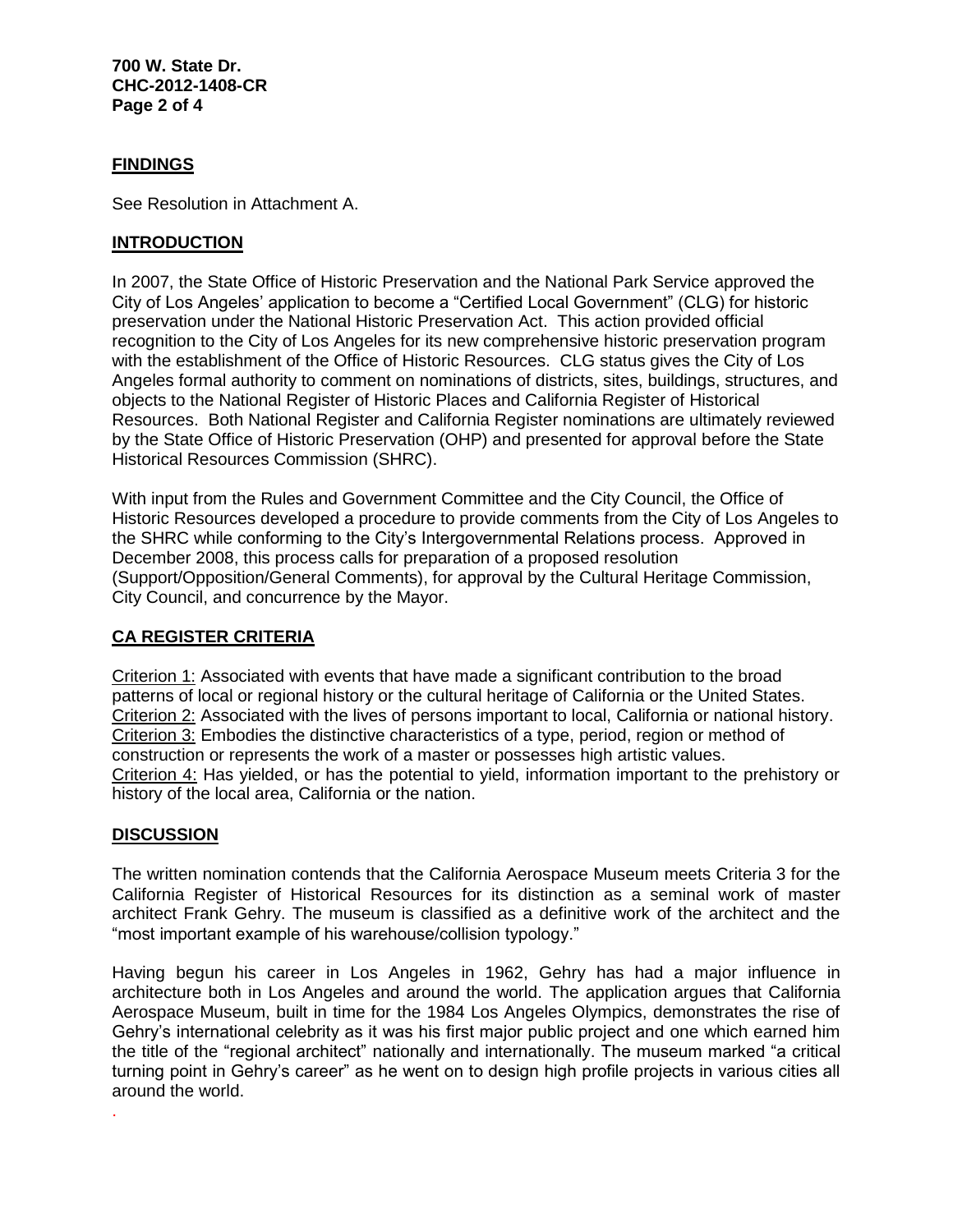A major character-defining feature of the subject building is its "formal irregularity" composed of an angular seven-sided polygonal design and a large off center prism at the top of the building. The main entrance of the building to the north exhibits a rectangular solid form, therefore appearing as if the building complex is in the process of morphing from regular forms to irregular forms from north to south in plan. The material of the subject building also changes as the stucco cladding on the solid form becomes sheet metal cladding on the heptagonal form attached in horizontal strips with exposed fasteners. This design aesthetic of the California Aerospace Museum led some architectural critics to describe Gehry as a Deconstructivist, having been included in Phillip Johnson's 1988 exhibit "Deconstructivist Architecture."

According to the Special Considerations in the *California Office of Historic Preservation Technical Assistance Series #6* concerning historic resources built in the last fifty years, "sufficient time must have passed to obtain a scholarly perspective on the events or individuals associated with the resource. A resource less than fifty years old may be considered for listing in the California Register if it can be demonstrated that sufficient time has passed to understand its historical importance." Based on the research provided in the application, the application did attempt to provide some scholarly research to determine the subject building's significance in the context of Gehry's work. Although the subject building was built just under thirty years ago, the application provided sufficient academic perspective on Gehry and the architectural context of the building in order to argue that the California Aerospace Museum is eligible under Criterion 3 of the California Register of Historical Resources.

### **BACKGROUND**

The California Register application was received by the Los Angeles Office of the City Clerk on March 16, 2012.